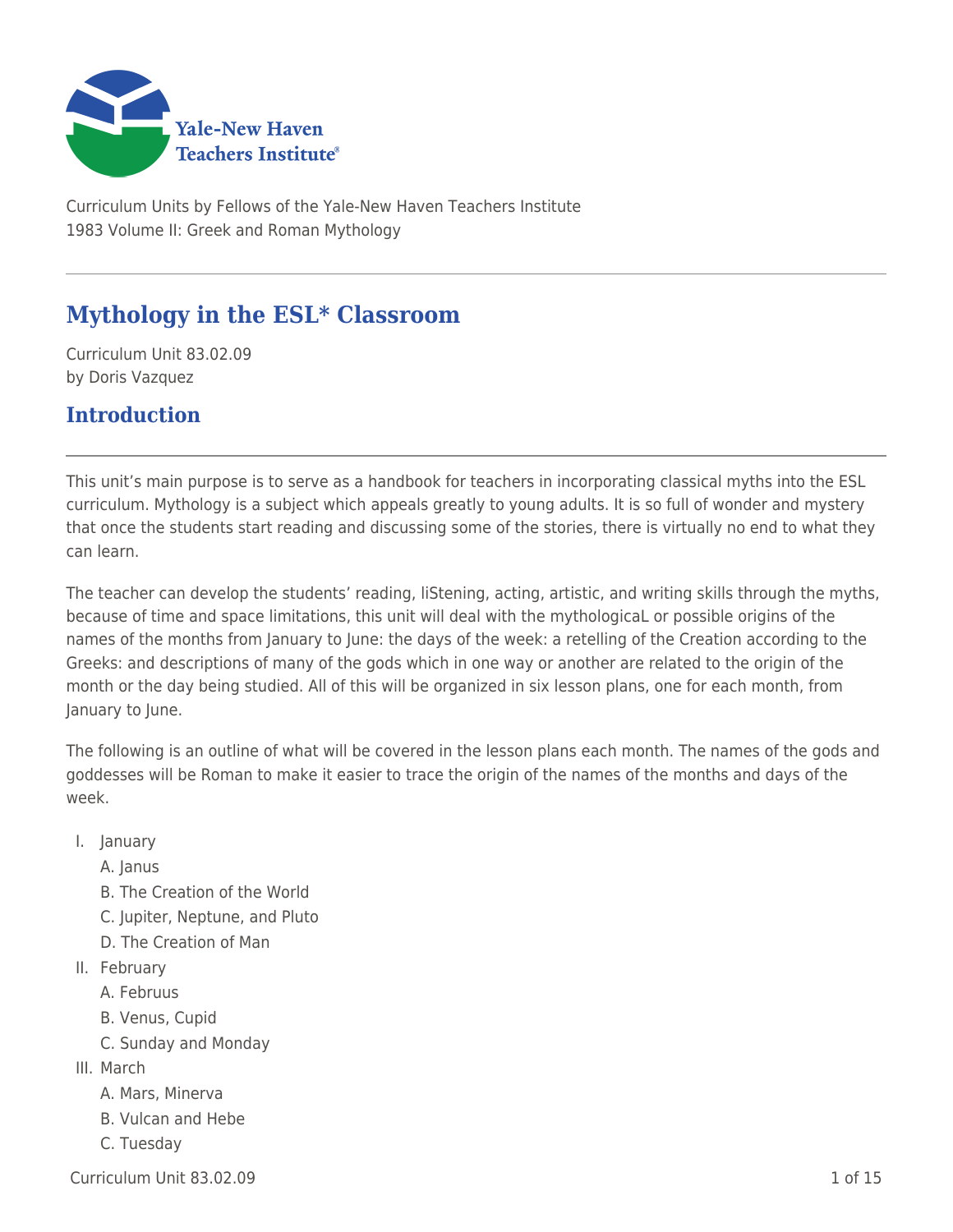- IV. April
	- A. Possible origins
	- B. Apollo and Diana
	- C. Latona
- V. May
	- A. Maia and Mercury
	- B. Wednesday and Thursday
- VI. June
	- A. Juno and Jupiter
	- B. Friday and Saturday

# **Objectives:**

There are three basic objectives in this unit.

1. To provide experiences with myths and mythological figures. By studying the ancient, classics, the students will be able to develop a sensitivity to the beliefs, values, attitudes, and views of man's development at that time.

2. To increase the students' vocabulary in English and their ability to use it in other situations.

3. To improve the students' reading and writing skills, through the reading, analyzing, and rewriting of the selections.

# **Strategies:**

Mythology is to be introduced to the students in January when they have become more familiar with the English language. Sentences used should be simple but without losing the essence of what is being presented, By January, beginning ESL students are familiar with basic sentence patterns, and the present and past tenses of many common verbs, and are ready to add new vocabulary for everyday usage. The material can be adapted into levels of difficulty in the different levels of ESL. The teacher is free to add. or delete work for his or her students.

In this lesson as well as the other lessons, the information about the month will be made up of two or three paragraphs, Beginning ESL Students will study the first paragraph, intermediate ESL students will study two paragraphs, and the advanced ESL students will study the whole selection.

Vocabulary lists will be made for the students. with at least ten words from each paragraph. Vocabulary is to be studied in context and later used in a sentence or a rewriting of the given information. After copying the paragraph(s) from the chalkboard, the students will circle on their papers and on the board the words that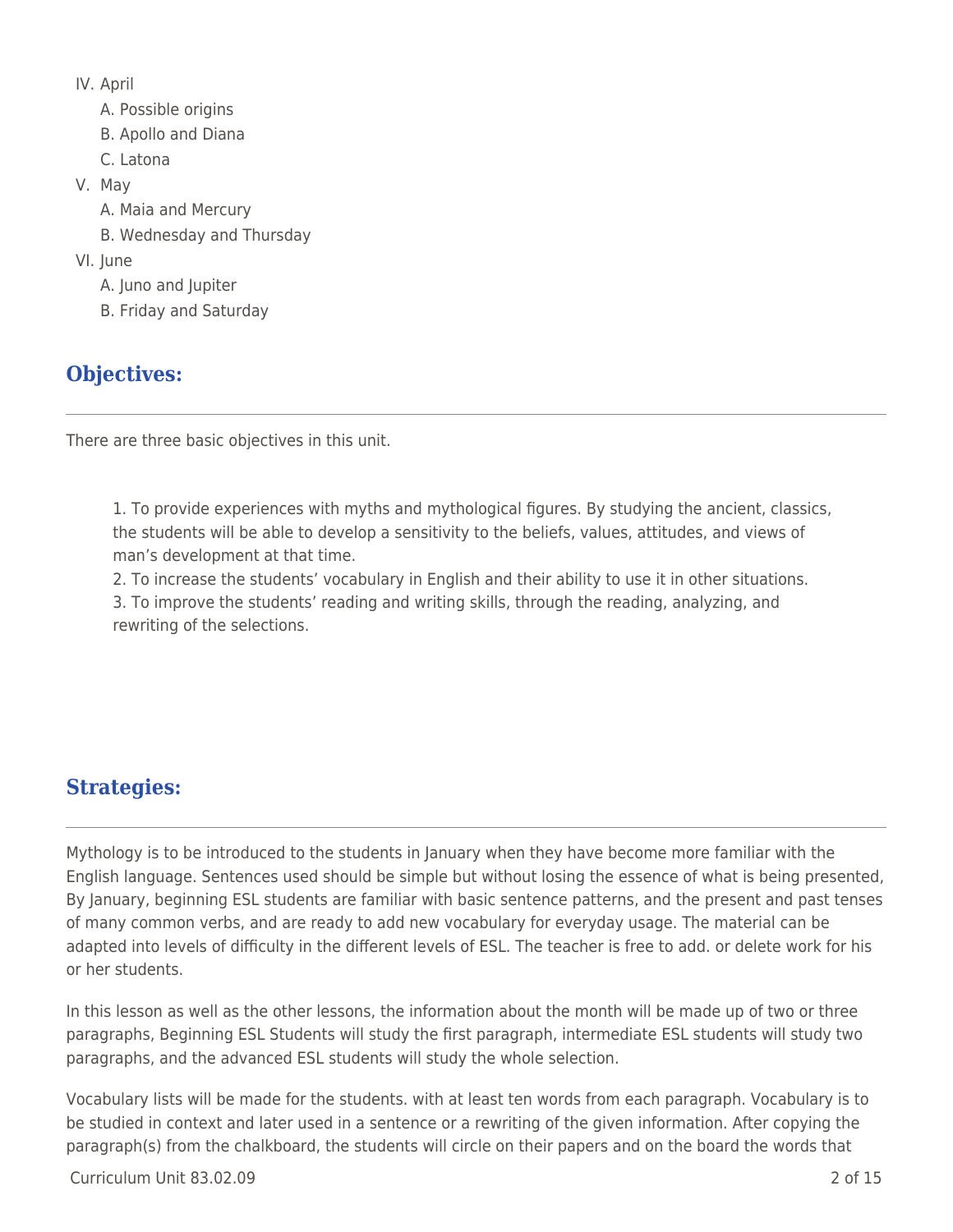they are not familiar with. All words or phrases should be explained orally and then written in their notebooks.

Example:

January, the first mont of the year, is named after the Roman god of doors, Janus.

named after—in honor of

god—a supernatural being with many powers, something or someone invisible one prays to or asks for guidance.

Other new words in the first paragraph can be protector, gateway, heaven, statues, coins, forward, backward, distinctive, equivalent.

Other possible activities in January are to have the students draw %heir conception of a two-faced god, and to discuss the term 'two-faced' or Janus-faced' and its meaning today.

This first lesson is quite extensive but it provides plenty of information for both teacher and students about Greek and Roman creation myths. Since the lesson starts with the beginning of the year, as an extension the beginning of the Earth and of Man can follow. Each story should take a day or two to complete. These stories can be told orally or in written form. The students can be asked to find books on mythology in the library and to report on one of the gods in the myths they read. They can draw illustrations of the articles and animals sacred to the gods and a bulletin board or boards can be used to display their art. The students can also write their own versions of the creation of the world and of man.

### **Roman Mythology**

There is little native Roman mythology. It can be said that the Romans took the Greek myths but changed he names of the gods and kept their characteristics and adventures.

## **The Calendar <sup>1</sup>**

The Roman calendar originally had ten months, and began in March rather than January. It was reformed in 45 B. C. when Julius Caesar was in power. The new calendar was based on the solar year (with the value of 365 days and 6 hours), Caesar also decreed that the new calendar, known as the Julian calendar, begin with January and not; with March. The Julian calendar was later reformed somewhat by the Gregorian calendar adopted in Germany in 1698, in England in 1752, and in Russia in 1918.

For our purposes, the names of the months and days of the week remain unchanged from the Roman times and these will be studied through mythology. The months of January through June are related in some way to mythology. July is named after Julius Caesar, August is named after Augustus, and the names of the months September through December are left from the original ten-month Latin calendar thus September was the seventh month, October the eighth, etc. July was originally the fifth month Quintilis and August was called Sextilis, the sixth month.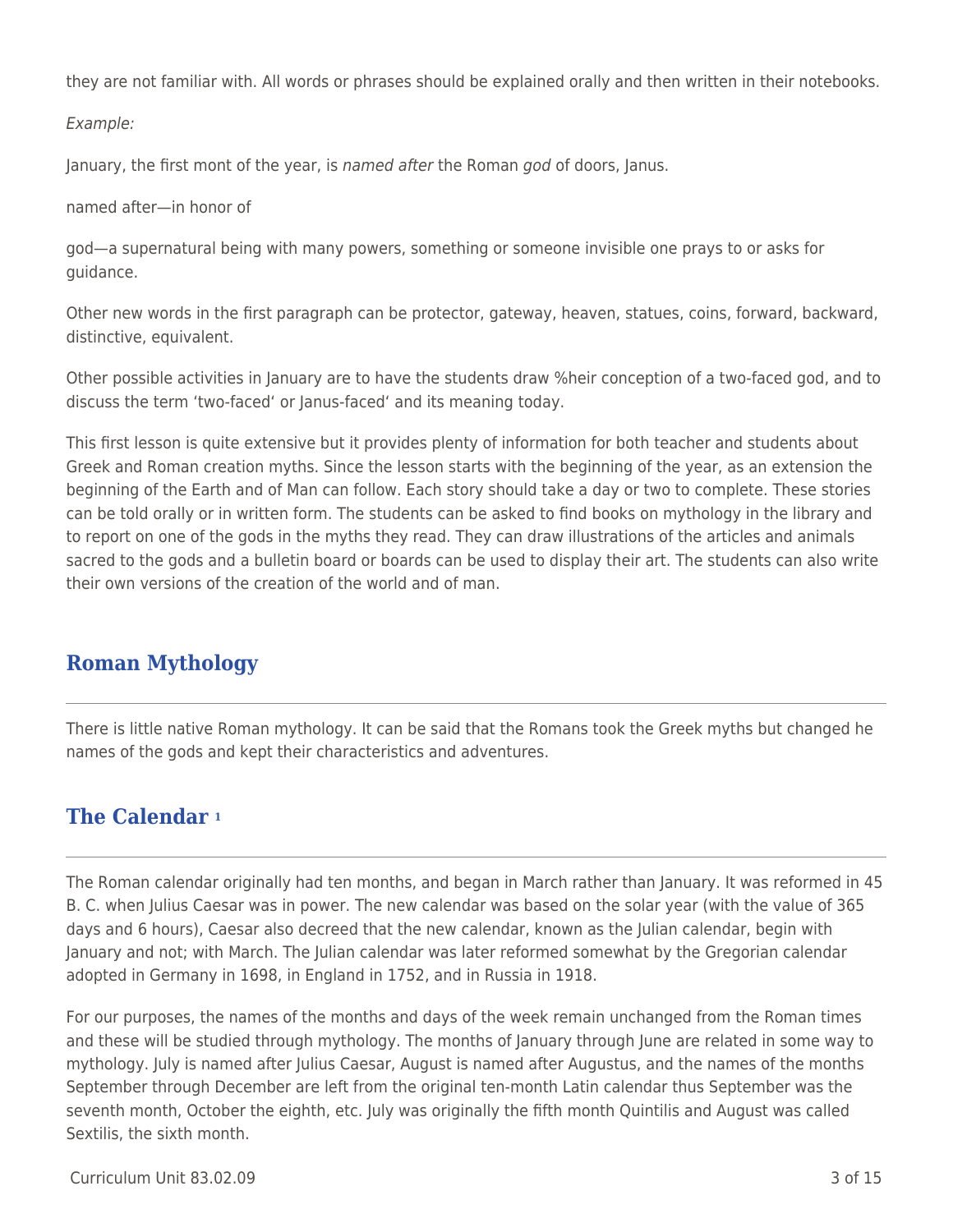#### **January—Ianuarius**

January, the first month of the year, is named after the Roman god of doors, Janus. Janus was the protector of the gateway to heaven, He is represented in statues and coins as having two faces and being able to look forward and backward at the same time. He is the most distinctive and most important of the Roman gods. There is no Greek equivalent for this god <sup>2</sup>

In Roman times, a temple was built to honor Janus, It was a double arch with doors. When the Roman Empire was at peace, the gates were closed, when it was at war the doors were open. These doors were closed only once between the reign of Numa and that of Augustus. The temple, in the Forum, faced east and west, for the beginning and ending of the day. The Romans believed that Janus opened the gates of heaven at dawn to let the morning in and closed them at dusk,

Janus was invoked publicly on New Year's Day. On this day one looks back to the old year and makes plans or resolutions for the new year. He was invoked on the first day of each month. He was the bringer of good beginnings which insured good endings. He was called upon when wars were started. Janus is also called the god of civilization and sometimes Consivius, the Sower. <sup>3</sup>

#### Where did the World come from? 4

The Greek myth of the Creation is the account of the origin of the World. The world, in the Beginning, was what was visible to the eye of the beholder. The Earth, all of it, was what on could see all around him or her. There were also the sky and the ocean, and the sun, moon, and the stars. The sun was visible during the day and the moon and stars were visible until the sun came back again.

Before all of this, however, was Chaos, which was composed o Void, Mass, and Darkness. Then came Mother Earth (Gaea), Love (Eros), Tartarus, Erebus, and Night. Erebus and Night, children of Chaos, were joined and from them were born Aither (Sky, the light of the heavens) and Hemera (the Day). Earth produced Ouranos (Heaven), the Mountains, and Pontus (the Sea). Later Ouranos and Earth joined and brought forth the Titans, the Cyclopes (one-eyed giants), and the Hecatonchires (hundred-handed giants). There were twelve Titans: Cronus, Oceanus, Iapetos, Rhea, Tethys, Themis, Coeus, Crios, Thia, Phoebe, Mnemosyne, and Hyperion. The Cyclopes were three in number: Brontes (Thunder-man), Steropes (Lightning-man), and Arges (Shiner), Also three in number were the Hecatoncheires: Kottos, Briareos, and Gyes.

Ouranos was disgusted with the Hecatoncheires and the Cyclopes. H hated these offsprings so much that he would hide them in (the) Earth every time one of them was born. Earth groaned in pain; so Ouranos decided to send them to Tartarus, the darkness of the Earth. Earth was so upset at all this that she sought help from her other children, the Titans. She explained to them what had happened to the others but only Cronos, the youngest of the Titans, would help his mother. The other Titans were too afraid to go against their father.

Earth and Cronos devised a plan. Cronos was to hid and wait for Ouranos to come to Earth at night. Ouranos, overcome with desire, came upon Earth. Cronos sprang out with a sickle and castrated his father and threw his organs into the sea. This event also meant the separation of Heaven and Earth forever. From the blood that fell on the earth were born the Erinyes (Furies), the Giants, and Meliaii The organ itself landed in the sea, and from the foam which formed while it floated sprung the goddess Aphrodite or Venus.

After this, Cronos became the king of the Titans, but Ouranos prophesied that one of Cronos's own sons would someday dethrone him. is sister and queen, Rhea, bore him three daughters, Vesta, Ceres, and Juno and three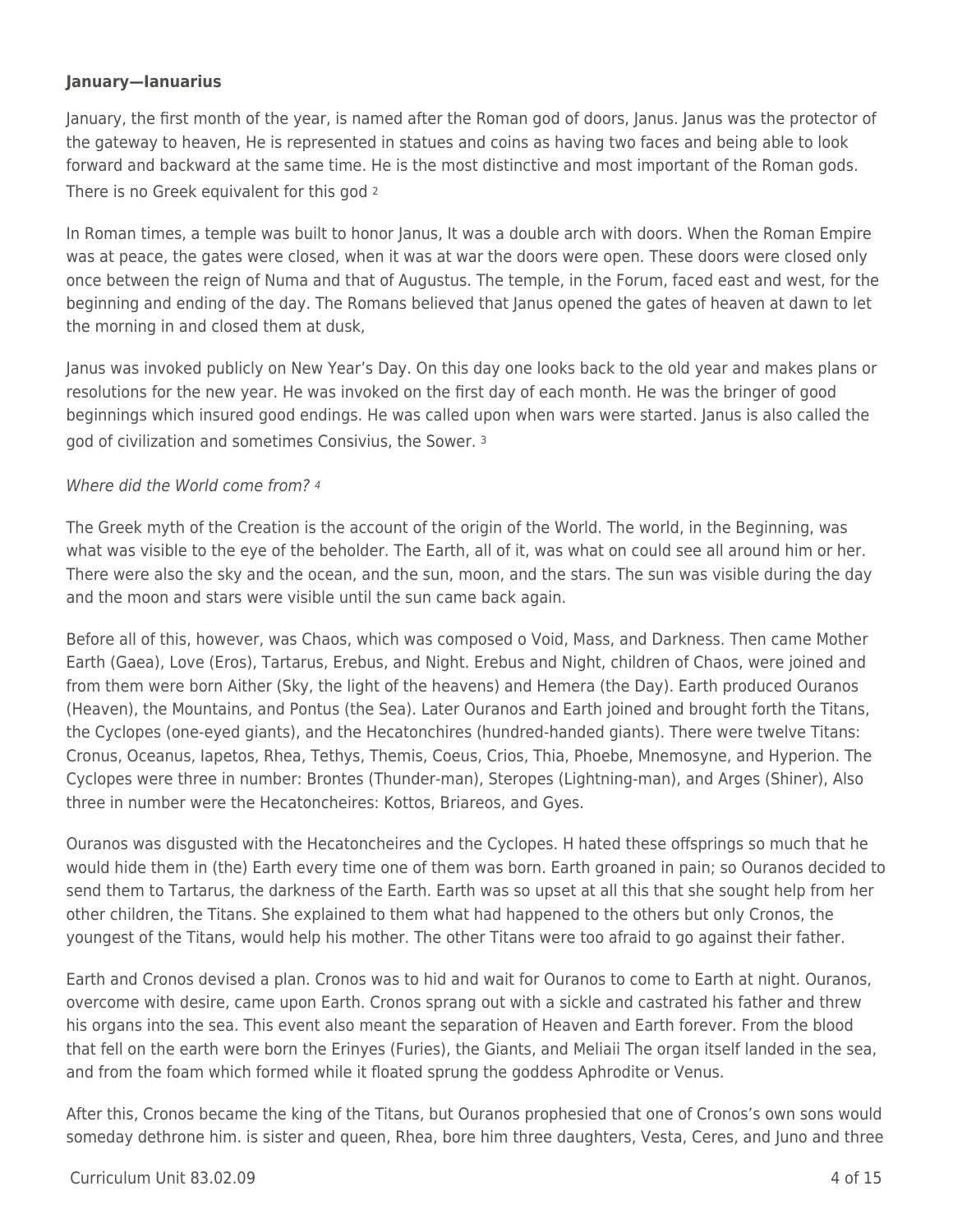sons, Pluto, Neptune, and Jupiter. Cronos swallowed his children as they were born. Rhea fooled him into thinking that he had swallowed Jupiter, the sixth child, by wrapping a stone in baby's garments. Jupiter was sent to Crete to grow. When he became a man, he conquered Cronos and through a drink given to Cronos by Rhea, Cronos then vomited the stone and the other children, all intact and fully gown.

A great war broke out between the Titans and the Olympians. Prometheus, one of the Titans, tried counseling Cronos to release the Hectonchcires and the Cyclopes but Cronos did not listen. He gave the same advice to Jupiter, who did as Prometheus suggested, With the help of the Cyclopes' deafening thunder and blinding lightning, and the Hecatoncheires' stone-throwing power, the battle turned in Jupiter's favor. The Titans were forced into Tartarus, all except Prometheus. The war lasted for ten years.

#### **Jupiter, Neptune, and Pluto**

Jupiter, king of the Olympians, after drawing lots, became the king of the sky. Mount Olympus was his home. He is often represented holding a scepter or thunderbolt in his hand given to him by one of the Cyclopes. The Aegis is aLso characteristic of Jupiter. The eagle and the oak tree were sacred to him. The skies and the weather were Jupiter's domain.

Jupiter had an insatiable sexual appetite and he had many children from mortals and immortals. He married Juno but continued having affairs with other women. Although Jupiter was the youngest of the three sons of Cronos, he became the king and father of gods and of men. <sup>5</sup>

Neptune resided beneath the Aegean Sea and his were all the oceans, rivers, and streams. Although he was a strong god he was no match for Jupiter. His wife was Amphitrite, and he was not as successful as Jupiter in romantic encounters. His symbol of power was the trident, with which he could control the seas at will. It was a gift from the Cyclopes. His children were Triton, Benthesikymen,(Wave of the Deep), and Rhode. He also had a son by the nymph Thoosa, Polyphemus, a Cyclops. He had other Less important 6 affairs. Neptune also had the power to provoke earthquakes.

Pluto, the third son of Cronos, ruled the underworld. He was given a helmet by the Cyclopes that made him invisible. He was not evil but he was unwelcome. He represented the forces of death but without judgment, His wife was Proscrpina, who ruled with him for two-thirds of the year. <sup>7</sup>

#### The Creation of Man <sup>8</sup>

As soon as order was in effect with Jupiter's reign, the earth had seas, land, rivers, night and day, heat and cold, rain, snow, wind, thunder, lightning, the sun, the moon and stars. It was ready for the creation of man.

There are varied versions of the beginning of man, It has been said that the gods themselves created man and all the living creatures. Others say that it was Prometheus, who helped Jupiter to his victory over the Titans, who molded clay into different animals that live on the earth. His brother Epimetheus gave each creature a special attribute with which to survive,

Prometheus favored man above all his other creations, By the time he made man( Epimetheus had given away all his gifts, so Prometheus decided to give man a little bit of each attribute. Minerva was also pleased and she breathed a higher spirit into man.

Man had problems. He did not know how to use his XX attributes, Jupiter was also angered by the uselessness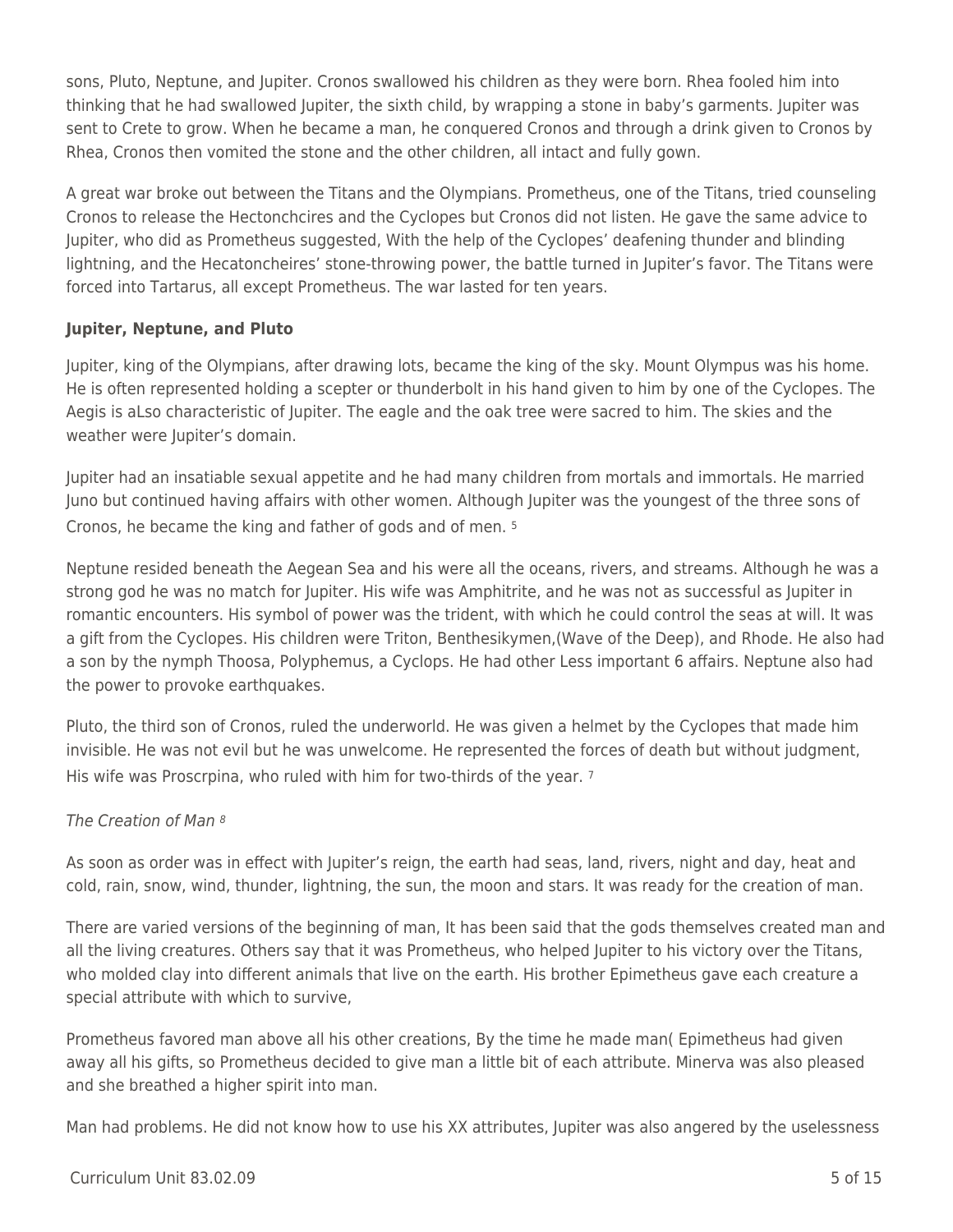of these creatures and intended to eliminate them. Prometheus enlightened his creation; he taught man to understand and use his knowledge to survive and progress. Jupiter became pleased with man. He even let Man have the use of fire.

On one occasion, Prometheus invited Jupiter to a feast. He cut up a sacrificial bull and divided it into two unequal portions. In one pile was the meat of the bull, in the other were the bones and the fat, the latter being larger and more appealing than the former, He gave Jupiter the choice of whichever portion he wanted. Jupiter was not fooled and was greatly angered. To punish Man, Prometheus' creation, he took away fire, but Prometheus stole some fire from Vulcan's fore and eave it back to Man.

Jupiter, with the help of Vulcan and other gods, shaped a creature in the form of a woman. All the gods gave her gifts and she was called Pandora, or All-Gifts, The woman was given to Epimetheus, who had forgotten not to accept gifts from the gods. Pandora became Epimetheus's wife.

The gods had given Yandora a sealed vase which she was not to open. She could not resist her curiosity to see what was inside and opened the vase. Out came plagues and other terrible things: sickness, jealousy, hatred, greed, lust, falsehood, and many others. Only hope remained beHind and was sealed inside. All these things were to cause unhappiness and misery to man.

Jupiter still had to get even with Prometheus for his trickery. Vulcan took him to Mount Caucasus and pinned him to the mountainside. His punishment was to be deprived of the sight and sound of man, whom he loved so much. An eagle would eat his liver during the day. The liver would grow back during the night. He was punished for a long time until he was released by Hercules.

#### **February—Februarius <sup>9</sup>**

The second month of the year, February, is named after the Roman god Februus, the god of purification. It was a time to cleanse one's soul and one;s home of evil spirits.

The most important festival, held on February 15, was known as the Lupercalia. The object of the festival was, by expiation and purification, to give life and fruitfulness to fields, flocks, and people,

In this festival, he-goats and a dog were sacrificed. Two young men were touched on the forehead with a knife and smeared with the blood of the goats, which was then wiped off with wool dipped in milk. After the sacrificial feast, the young men were crowned and anointed. These two, wearing only an apron of goatskin, ran around the city with thongs cut from the skin of the sacrificed goats in their hands. Women would place themselves in their way to receive blows from the tongs. This was believed to be a charm against barrenness. 10

The thongs were called *februa*, from the old word *februare* "to purify", the day, *dies februaris* "the day of purification", and the whole month, februarius, "the month of purification."

#### New Vocabulary

purification, to cleanse, soul, spirit(s), expiation, fruitfulness, fields, flocks, sacrifice, feast, anoint(ed), thong, to receive, blow(s), barrenness, capricious, unfaithful, offspring.

February usually has 28 days, but every four years it has one extra day, The reason for this is that a regular year has 365 days and six hours, Every four years, these extra six hours add up to 24 hours or one full day.

#### $Curir$ ium Unit 83.02.09 6 of 15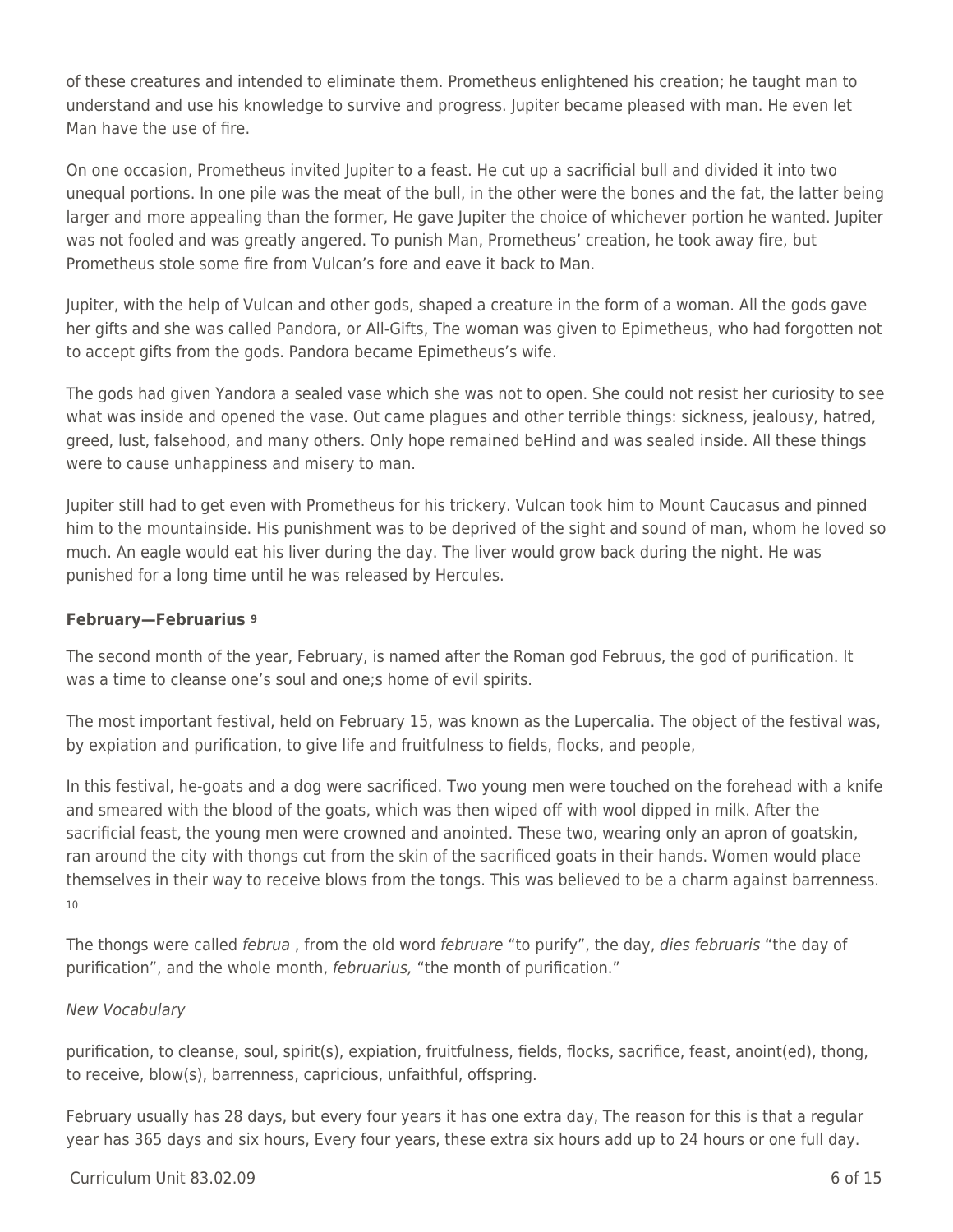When February has 29 days, the year is called a 'Leap Year'.

In many countries, Valentine's Day is celebrated on February 14. This day is special for those who are in love. Hearts and Cupids are seen everywhere. Cupid, the son of Venus and Mercury, was the Roman god of love. He made mn and women fall in love by shooting his unerring arrows. He was thoughtless and capricious, because sometimes he would get the wrong people or gods to fall in love.

Venus, Cupid's mother, was the goddess of love and beauty. She is believed to have been the daughter of Jupiter and Dione or to have been born from the foam formed by Uranus's organs floating on the ocean. She was married to Vulcan but was very unfaithful, She had many offsprings and many lovers. Sacred to Venus were the swan, the dolphin, the sparrow, the dove, and the rose. <sup>11</sup>

#### **Sunday and Monday**

The days of the week are also derived from the Roman gods' names. Sunday, or the day of the sun, is named after Apollo, the god of the sun. 12 At dawn, the gates to the heavens were opened and he would start his daily journey across the sky in his golden chariot. The length of his passage provided the hors of daylight on earth.

Monday is dedicated to the moon goddess, Diana, Apollo's twin sister. She was Apollo's counterpart, where he represented the sun, she represented the moon. <sup>13</sup>

#### **March—Martius 14**

March was originally the first and most important month of the Roma calendar. his month marked the beginning of spring and Mars was regarded as the fertilizing god of that season.

In Roman times, March was dedicated completely to the worship of Mars. He was the son of Jupiter and Juno. He wore a gleaming helmet with a floating plume. He had a leather shield and a spear of bronze. Other names given to Mars are 'the Slayer', 'the Avenger', and 'the Curse'.

March is a month of storms. There is often thunder and lightning. Sometimes the wind blows strongly.

Minerva, he goddess of war, sprang from Jupiter's brain. She was the goddess of storms, lightning, thunderclouds and rushing winds. In contrast to Mars, who was the foe of wisdom, she was the goddess of wisdom, Skill, and contemplation, She wore the aegis( a breastplate of goat skin that had fixed on it the head of Medusa that turns those who look at it into stone. <sup>15</sup>

#### New Vocabulary

war, gleaming, helmet, plume, leather, shield, spear, bronze, slayer, avenger, curse, storms, thunder, lightning, fertilizing, thunderclouds, foe, wisdom, contemplation, breastplate.

#### **Vulcan and Hebe**

Vulcan and Hebe were the other two children of Jupiter and Juno. Vulcan was the god of fire, the blacksmith of the gods. He built the homes of the gods on Mount Olympus, He also made Jupiter's scepter, the shields and spears of the Olympians, the arrows of Apollo and Diana, the breastplate of Hercules, and the shield of Achilles.

He was lame, but his lack of physical beauty and grace were made up in his skill as a craftsman. He was a

#### Curriculum Unit 83.02.09 7 of 15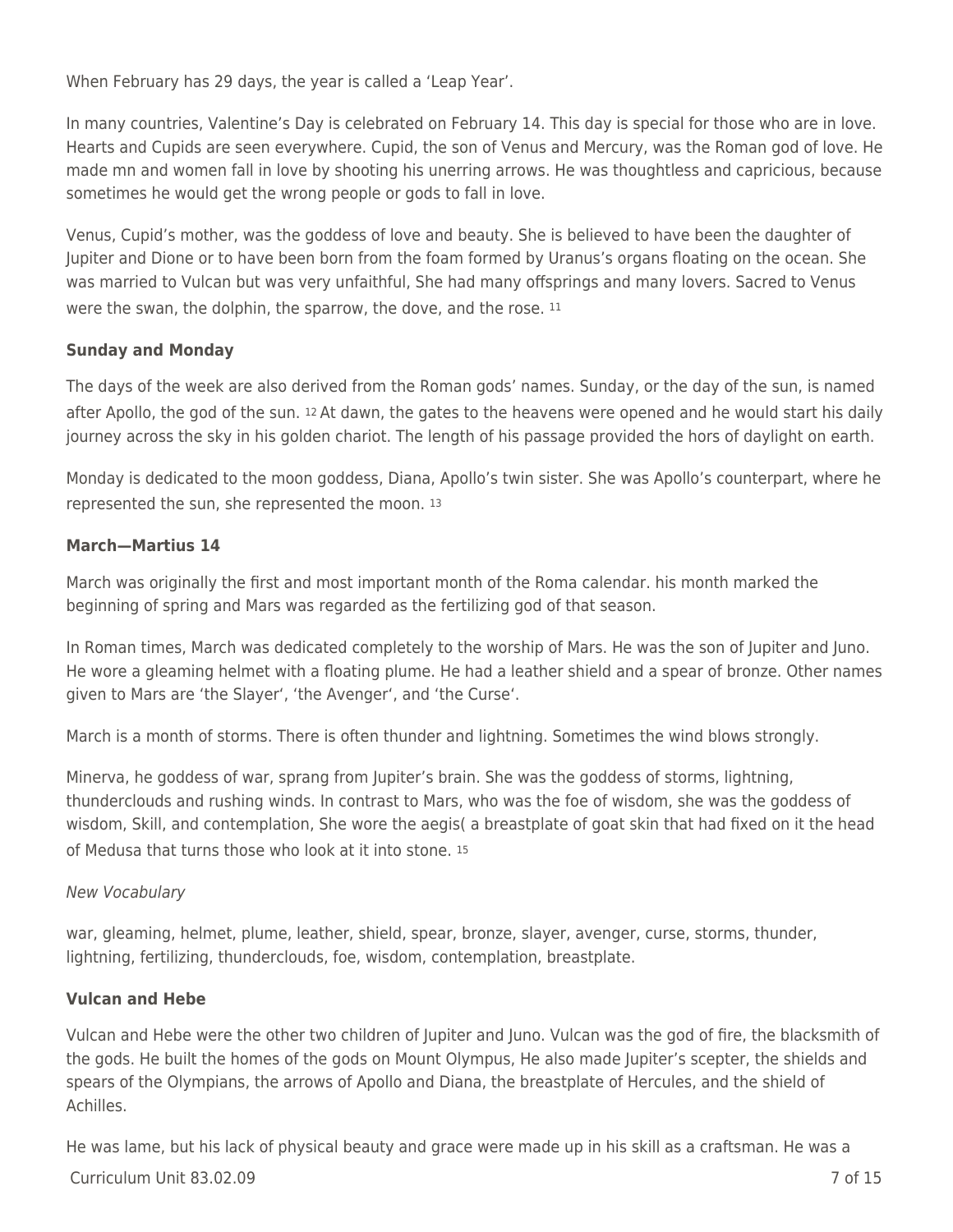kind and good-hearted god. His wife was the unfaithful Venus. The fire in Vulcan's workshop is said to still burn when a volcano erupts. <sup>16</sup>

Hebe was another daughter of Jupiter and Juno. She was the goddess of youth and the cupbearer to the gods. She was succeeded by Ganyede when she resigned to that post when she married Hercules. <sup>17</sup>

#### New Vocabulary

blacksmith, scepter, lame, grace, craftsman, workshop, erupts, youth.

#### Tuesday <sup>18</sup>

Tuesday is also named in honor of the god Mars. In Spanish, martes and in French mardi, the derivation from the Latin root Martius is very evident. The root for Tuesday in English comes from the Norse god Tyr (Ziu or Tiw), the god of battles, He is the equivalent of Mars.

#### **April—Aprilis <sup>19</sup>**

April is derived from that Latin word aperire which means 'to open'. In April, the crops and young cattle were in the process of growing. There were two important festivaLs in April, the Robigalia and the Fornicalia, in which many earth goddesses were honored. Tellus, Pales. Ceres, Flora, and Fortuna had special days set aside in the month.

Tellus was an Italian goddess of mother earth. She was invoked during earthquakes. She was also the goddess of marriage. Pales was the goddess of the shepherds, Ceres was an old Italian goddess of agriculture. Her festival was held from April 12 to April 19, It celebrated the reunion of Ceres and her daughter Proserpina, Flora was the goddess of spring, flowers, and blossoms, She was responsible for the prospering of the fruit of the fields and trees, Fortuna was the goddess of good luck and she gave good luck to women in their relations with men.

The Fornicalia was held on April 15. It was a sacrificial ceremony where unborn calves.were taken out of the pregnant cows and burnt. Their ashes were kept by the Vestals to be used at the Parilia, another ceremony, This festival was in honor of Pales, and the ashes were used to : procure the fertility of the corn which was growing in the 'womb' of mother earth.

#### New Vocabulary

aside, invoked, earthquake, shepherds, agriculture, blossoms, prospering, luck, unborn, calves, pregnant, procure, fertility, womb,

#### **Apollo and Diana**

Apollo is the only one of the gods to retain the same name in both Greek and Latin. He was the son of Jupiter and Latona, He had a twin sister, Diana, Not only was he the god of the sun, but also the god of fine arts, medicine, music, poetry, and eloquence. Sacred to Apollo were the wolf, the roe, the mouse, the he-goat, the ram (the dolphin, and the swan. <sup>20</sup>

His twin sister, Diana, was the goddess of the moon, the goddess of hunting and guardian of wild beasts. She was a virgin goddess and the ideal of modesty, grace, and chastity. Sacred to Diana were the cypress tree,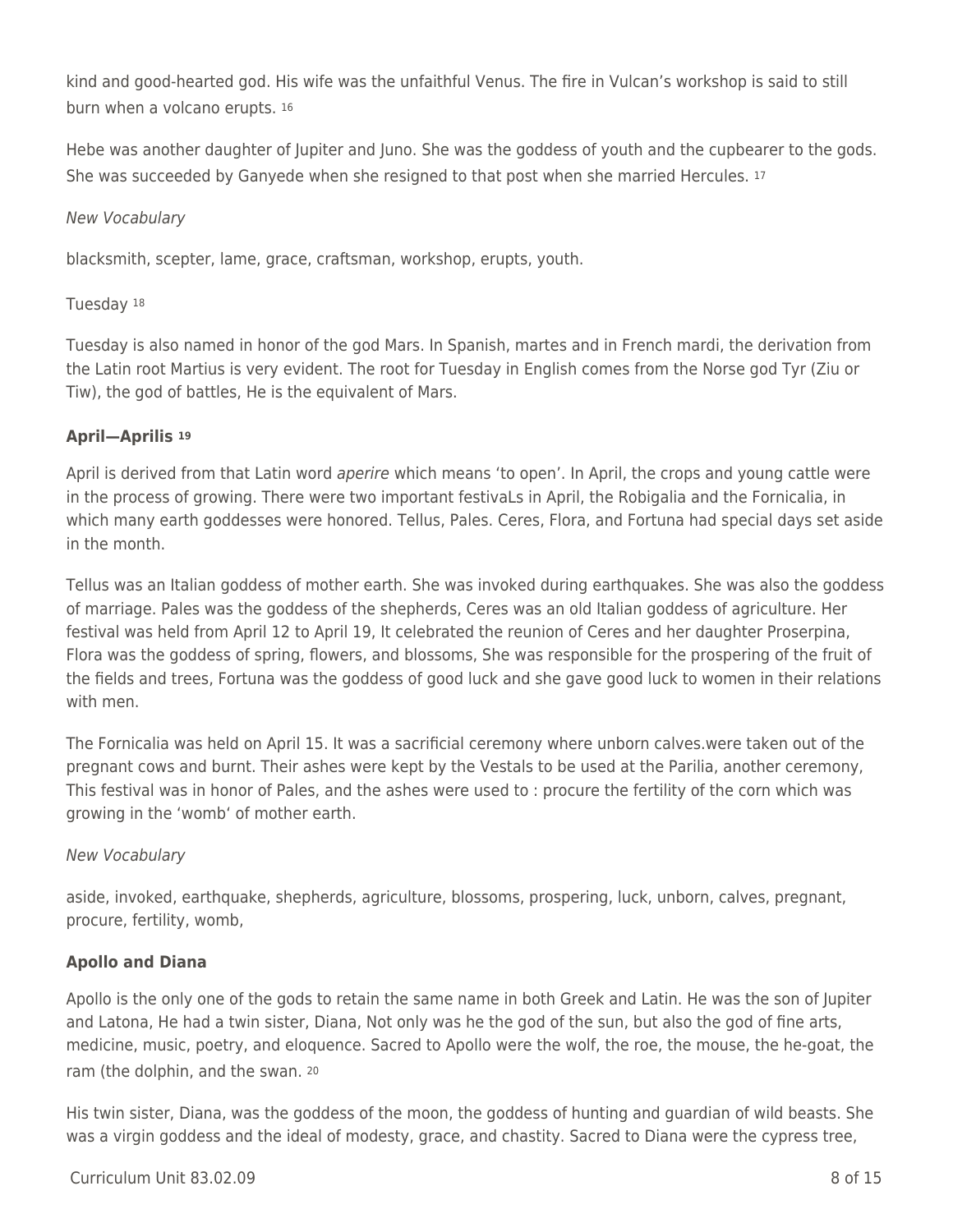the bear, the boar, the dog, the goat, and the hind. <sup>21</sup>

#### New Vocabulary

retain, twin, eloquence, wolf, roe, ram, dolphin, swan, modesty, grace, chastity, boar, hind.

#### **Latona <sup>22</sup>**

The Titaness Latona was the mother of Apollo and Diana. Their father was Jupiter. No land on earth would receive her, fearing the wrath of Juno. She wandered from place to place searching for a land to give birth. Only Delos, a floating island, received her. There she had her children alone.

New Vocabulary

wrath, wandered

#### **May—Maius <sup>23</sup>**

There is controversy over the origin of the name of the month of May. The only month that was certainly named after a deity is March. It is possible that Maia was another name for Bona Dea, the! earth goddess of chastity and fruitfulness of women, Another possible origin of the name is Maia, the daughter of Atlas and Pleione. Maia was the mother of Mercury by Jupiter <sup>24</sup> There is very little information available to support this possibility.

On May 1, a ritual was held at the temple of Bona Dea. Only women were allowed to participate in this ceremony. A pregnant sow was sacrificed, and no wine or myrtle was used.

May, like February, is a month of purification. Men are at work in the fields and the time for harvesting is growing near. It was considered to b bad luck to marry in May and it is still so in many parts of the world.

#### New Vocabulary

contradiction, ritual, allowed, participate, sow, myrtle, support, judgment.

#### **Maia and Mercury <sup>24</sup>**

The birth of Mercury is told in one of the Homeric Hymns. Jupiter met with Maia in a deep cave on Mt. Cyllene in Arcadia. Ten months later, Mercury was born.

Mercury was born at dawn; by noon, he had made and was playing the Iyre, and that evening had stolen Apollo's cattle. Mercury played a trick on Apollo by diving the cattle backwards to the sea. Apollo was confused and angered. When he was found in Maia' cave, Mercury denied the charges. They argued and the situation was taken to Jupiter to resolve. Jupiter ordered that Mercury had to return the cattle to Apollo. After this incident the two gods were reconciled. Mercury presented Apollo with the Iyre, and Apollo gave Mercury his staff and made him keeper of the herds.

Mercury was the messenger of the gods on Mt. Olympus and Hades' messenger as well, He was in charge of guiding the dead to Hades. He had many other responsibilities: he was the patron of traders and also the patron of thieves. He was the god of good and bad luck. He wears a petasus, a broad hat with wings, and the staff given to him by Apollo is known as a caduceus.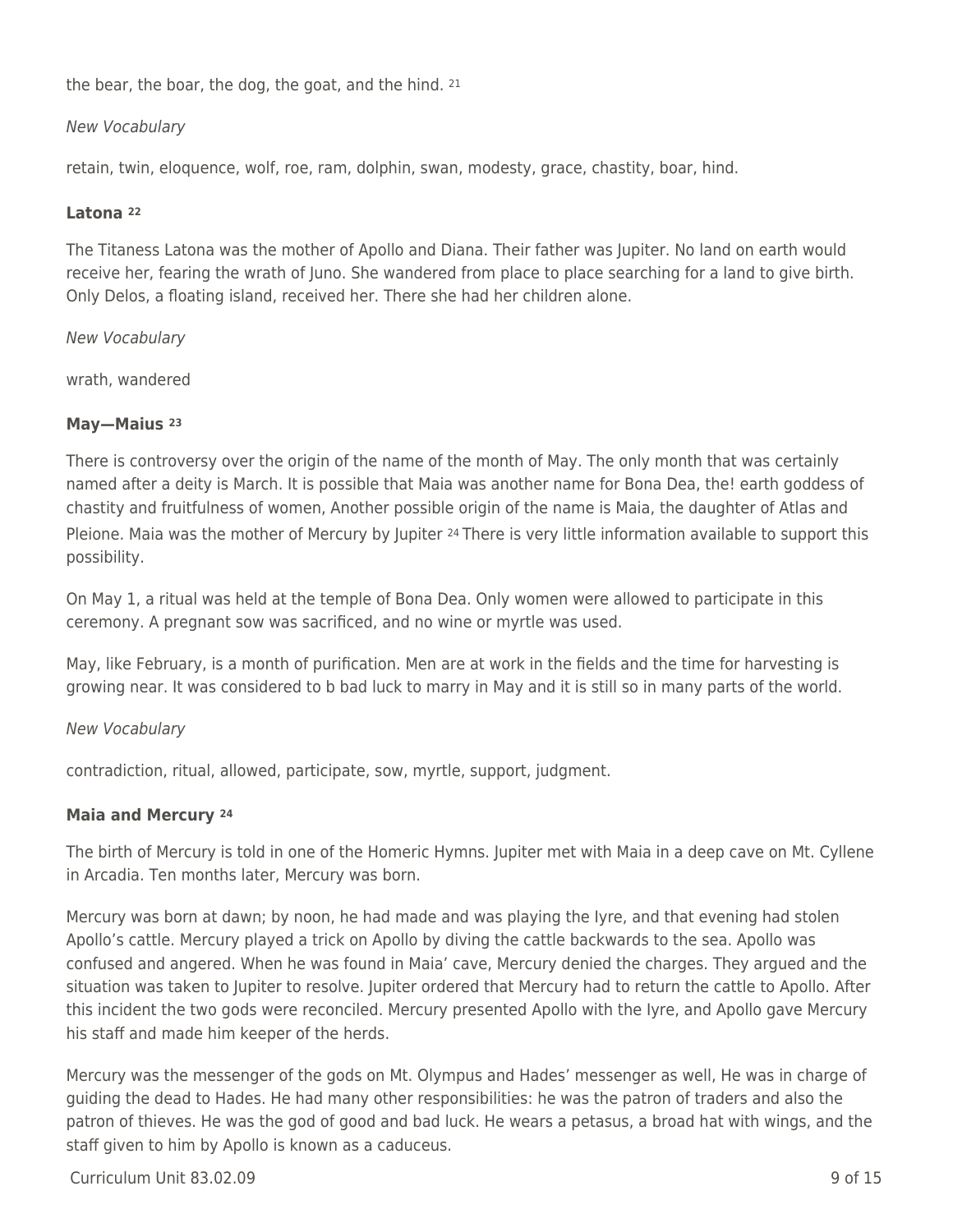#### New Vocabulary

cave, Iyre, cattle, denied, resolve, incident, reconciled, staff, patron, traders, thieves.

#### **Wednesday and Thursday**

As with Tuesday, Wednesday's Latin origin is more evident in the Romance languages. In Spanish miercoles, in French mercrcdi, and in Italian mercoledi, the derivation is directly from the name of Mercury. From the name of Woden, the Norse god with powers similar to Mars comes the English word, Wednesday. <sup>25</sup>

Thursday, also takes its name from a Norse god. Thor, the thunderer, was the strongest of the gods and men. He was the equivalent of Jove or Jupiter. <sup>26</sup>

New Vocabulary

evident, similar.

#### **June—Iunius <sup>27</sup>**

The first day of June was sacred to Juno, but this is not enough evidence that the month was named after the goddess. Ovid, in the Fasti, relates the tale of Janus and Cardea, and the ritual of Carna. These two selections give more support to the idea that June was not named after Juno but that in reality, Carna was.the principal deity.

In June, beans were harvested and on June 1, Carna's Day was celebrated. Prayers were offered to the goddess Carna for the preservation of many internal organs, such as the liver and the kidneys. Her sacrifices were beanmeal and lard, This ceremony belonged to the age of ancient Latin agriculture

#### New Vocabulary

enough, evidence, prayers, tale, preservation, ancient.

#### **Juno and Jupiter**

Juno, daughter of Cronus and Rhea, was sister and wife of Jupiter. She had three children; Hebe, Mars, and Vulcan. She was the goddess of women and guardian of marriage and childbirth. Her title on Mt. Olympus was queen of the gods and heaven, She was a very jealous wife and would take vengeance on the women and the offspring from them.'.Sacred to Juno were the peacock the cow, the groves and pastures,and the pomegranate. <sup>28</sup>

Jupiter, son of Cronus and Rhea, was the most powerful of the Olympian gods. H was the ruler of heaven, earth, and all the gods and men. He was married several times before marrying Juno. He had many children with goddesses and mortals alike. The sky was Jupiter's chief domain, and he controlled the weather; he sent favorable winds and was the cloud gatherer and thunderer. Sacred to Jupiter were the eagle and the oak tree.  $29$ 

#### New Vocabulary

guardian, childbirth, jealous, vengeance, peacock, groves, pastures, pomegranate, ruler, eagle, oak.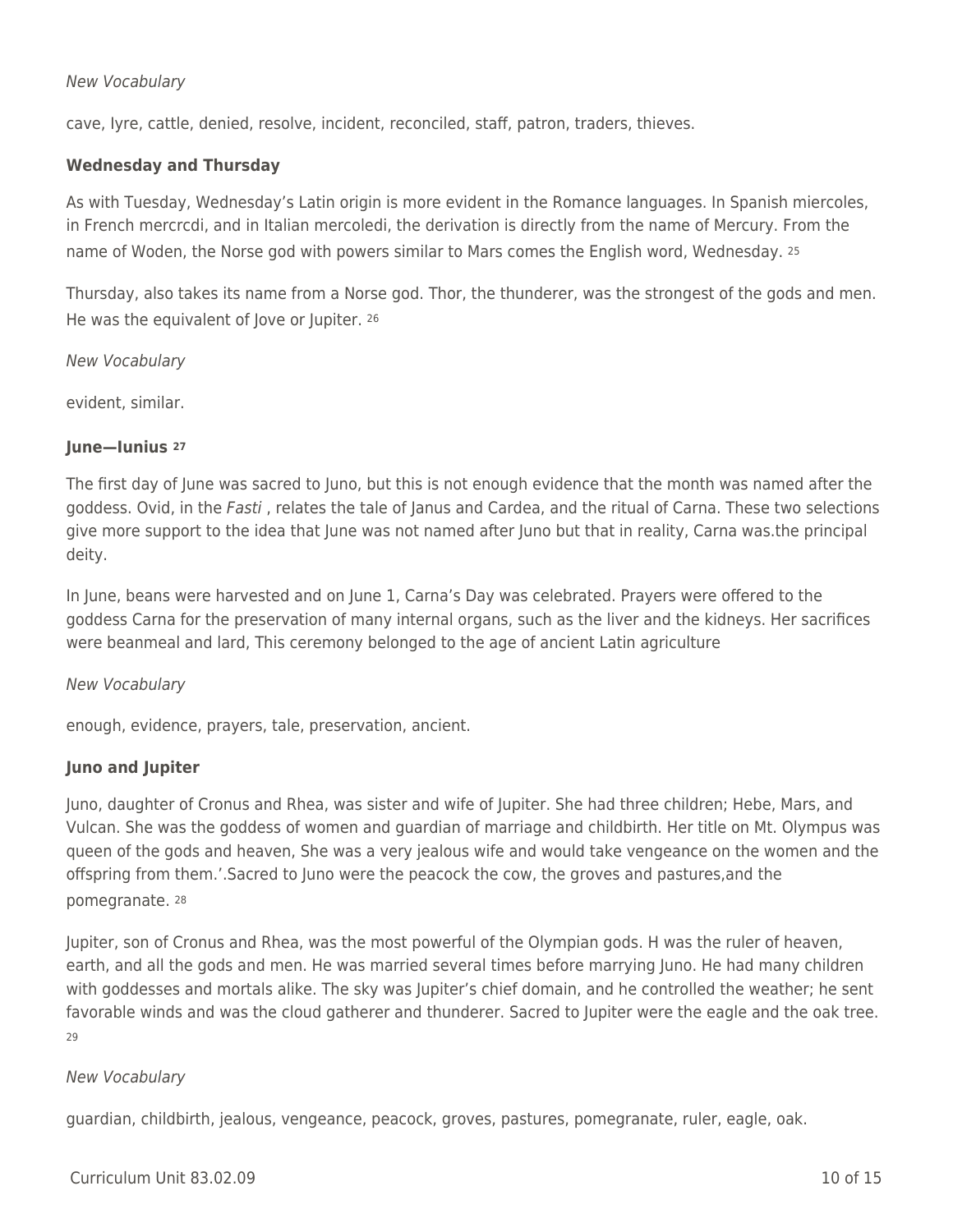### **Friday and Saturday**

The name of Friday comes from the Norse goddess, Freya. She loved music, spring, and flowers. She, in many ways, is the equivalent of Venus, the Roman goddess of love, In Spanish viernes, in: French venedri, and in Italian venerdi, actual forms of the words are very close to the Latin root. <sup>30</sup>

Saturday is the day of Saturn. Saturn was the king of the Titans, He was the all-powerful leader until his son Jupiter dethroned him. There was a great war called the Titanomachia, in which the Olympian gods defeated the Titans with the, aid of Prometheus, a Titan who turned against Saturn. <sup>31</sup>

New Vocabulary

actual, all-powerful, dethroned, defeated, aid, turned against.

### **Lesson Plan I—January**

Objectives:

The students will learn: (1) the origin of the name of the.month of January, (2) the Greek version of the Creation of the world, (3) the powers of Jupiter, Neptune, and Pluto, and (4) the Creation of Man. Please refer to the section on January.

#### Activities:

E.S.O.L. A (Elementary Level)

1. Students ar to copy the first paragraph explaining the origin of the name of the month of January and the god Janus,

2. The students will circle those words in the Paragraph(s) that they are not familiar with.

3. The students will write new sentences with the words after these have been defined. The words, definitions, and sentences will be kept in their notebooks.

4. Students will draw their own conception of Janus. The drawings will be put up 'collage-style' on a bulletin board.

5. The students will discuss the terms two-faced, Janus faced.

#### Note:

Each level of E.S.O.L. should be given work appropriate to its ability. I suggest the first paragraph for E.S.O.L-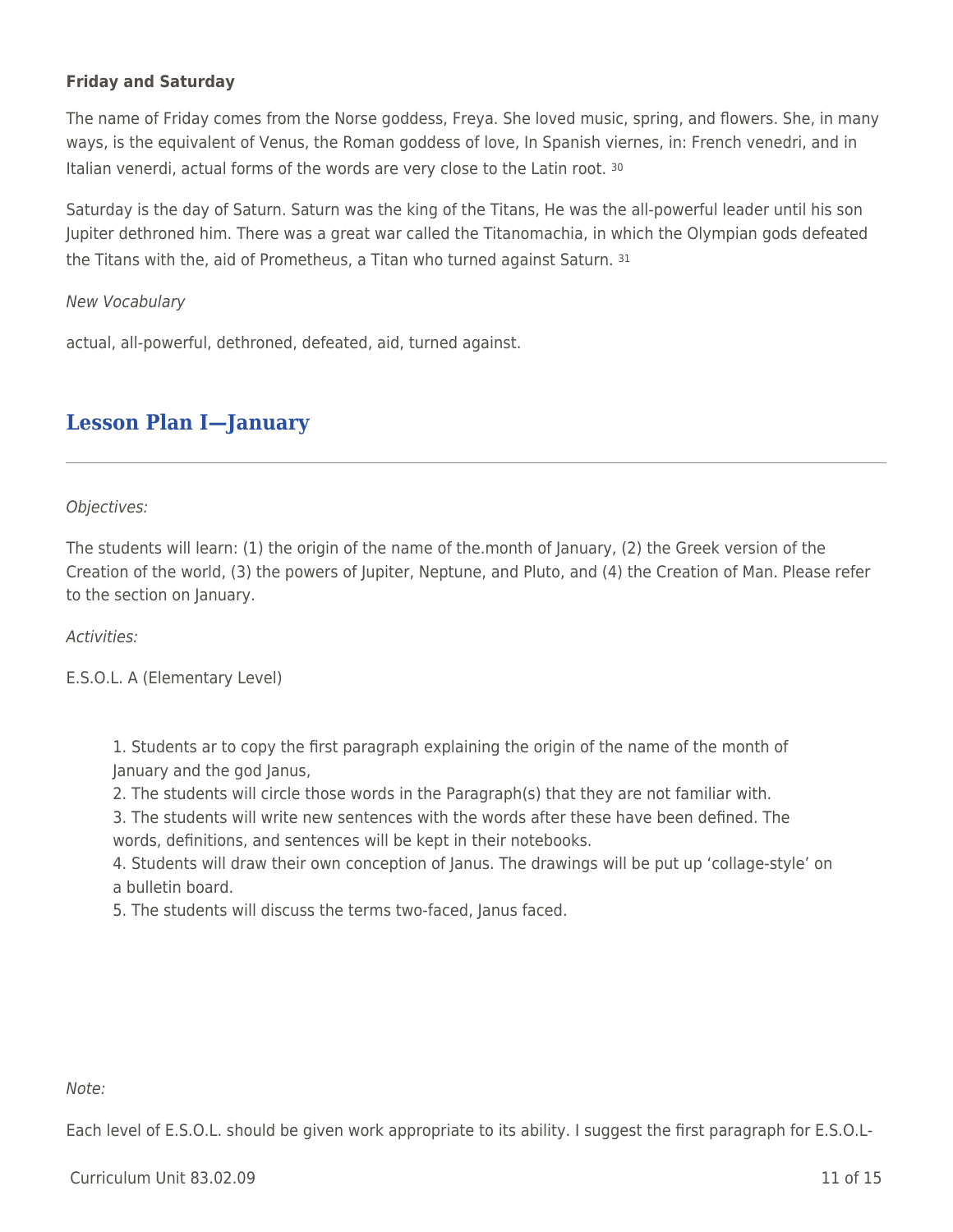A, paragraphs one and three for E.S.O.L-B, and all three paragraphs for the other levels. To avoid repetition in writing the lesson plans, the above format may be used in developing the other monthly plans.

The teacher is to dccide how much information from the unit that he or she wants to give to their students, since much of what can be done in each classroom depends on the ability in English the students have acquired up to January.

### **Lesson Plan II—February**

Objectives:

Students in the different levels of E.S.O.L. will learn: (1) the origin of the name of the month of February, (2) of Venus and Cupid and the possible relation to Valentine's Day, and (3) the origins of the names of Sunday and Monday. Please refer to the section on February.

Activities:

1. Students will look up the definitions of the vocabulary words and use them in sentences of their own, or will rewrite the paragraphs using synonyms.

2. The following suffixes will be studied: -tion, -ness, -ess, -ful, -al. Their grammatical functions will be defined and further work with suffixes will follow.

3. Students will write a report on the lunar or solar calendar.

4. Students will decorate the bulletin board(s) with drawings, pictures, and/or reports on Cupid, Venus, Apollo, and Diana .

### **Lesson Plan III—March**

Objectives:

Students in the different levels of E.S.O.L. will learn: (1) the origin of the name of the month of March, (2) about Vulcan and Hebe, and (3) the origin of the name of Tuesday.

Activities:

1. After reading and defining the vocabulary in each selection, the students will write a short

Curriculum Unit 83.02.09 12 of 15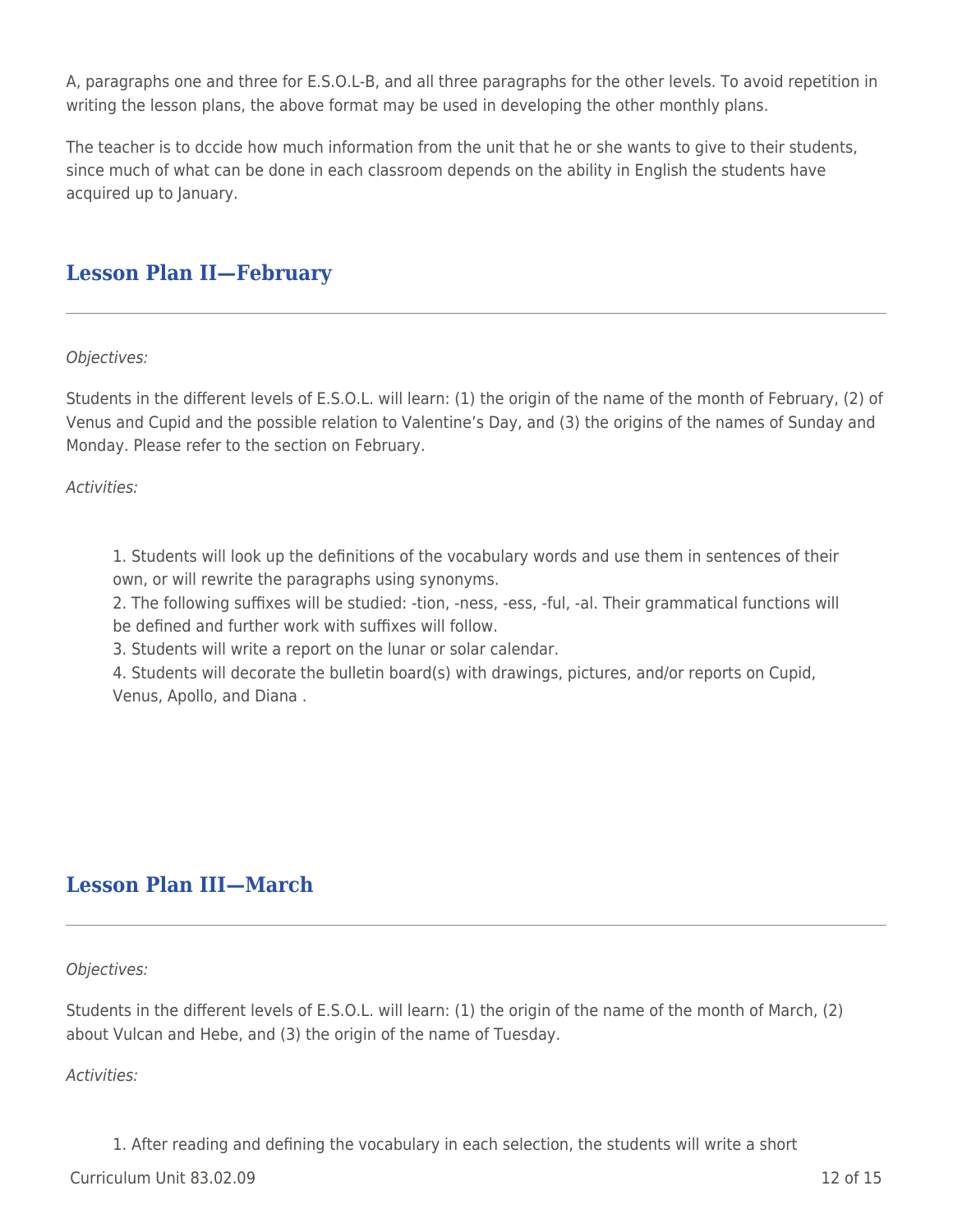summary of the information presented.

2. The students will illustrate the powers of each god discussed and decorate the bulletin boards with their art work.

3. The students will write sentences with the new vocabulary using three or more new words in one sentence.

A note to the teachers using this unit:

April, May, and June may be taught using any or all of the activities given in the three lesson plans. Followup or evaluation activities may be spelling quizzes, word definition match ups, fill-in-the blanks in sentences, and oral or written reports on the origins of the months and days, and gods.

### **Notes**

\*English as a Second Language

1. Johnson, Information Please, Almanac 1983 , pp. 392-395.

- 2. Carpenter and Gula, Mythology, Greek and Roman , p. 231.
- 3. Mills Gayley, The Classical Myths , pp. 60-61, 63.
- 4. Carpenter and Gula, Mythology, Greek and Roman , p. l.
- 5. Ibid, p.10.
- 6. Ibid, pp. 13-16.
- 7. Mill Gayley, The Classical Myths , pp. 52-53.
- 8. Carpenter and Gula, Mythology, Greek and Roman , Chapter IV, pp. 54-59.
- 9. Fowler, Roman Festivals , pp. 298-302.
- 10. Seyffert, Dictionary of Classical Antiquities , p. 365.
- 11. Mills Gayley, The Classical Myths , pp. 31-32.
- 12, Ibid, pp. 26-29
- 13. Ibid, pp. 29-33.
- 14.Fowler, Roman Festivals , pp. 33-38.
- 15. Mills Gayley, Classical Myths , p. 23.
- 16. Carpenter and Gula, Mythology, Greek and Roman , pp. 36-37.
- 17, Mills Gayley, Classical Myths , p. 36.
- 18. Ibid, p. 377.
- 19. Fowler, Roman Festivals , pp. 66-75.
- 20. Carpenter and Gula, Mythology, Greek and Roman , pp. 19-24
- 21. Ibid, pp. 25-27.
- 22. Innes, Ovid Metamorphoses , p. 143.
- 23. Fowler, Roman Festivals , pp. 98-102.
- 24. Carpenter and Gula, Mythology, Greek and Roman , pp. 29-31.
- 25, Mills Gayley, Classical Myths , p. 375.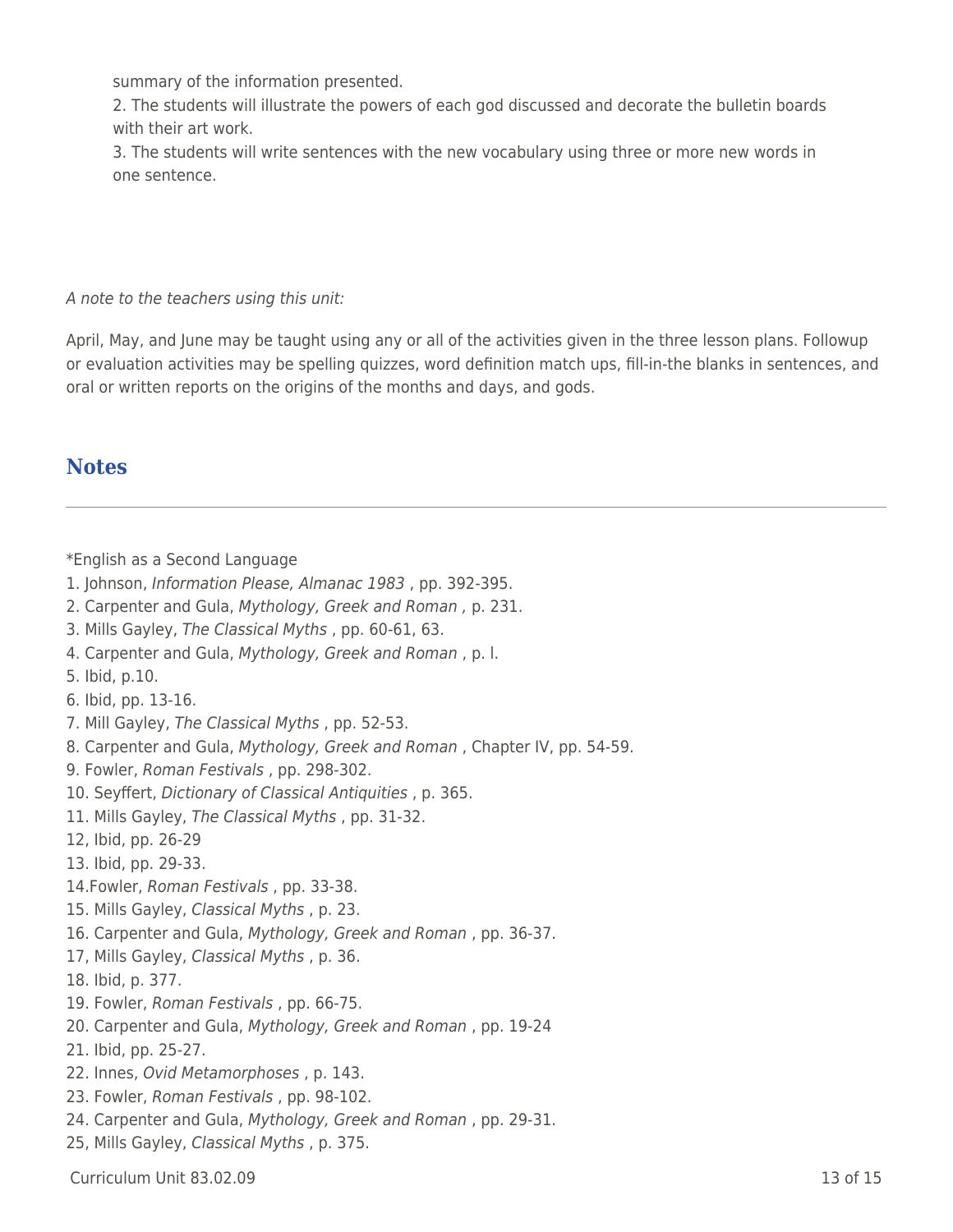26. Ibid, p. 376.

- 27. Fowler, Roman Festivals , pp. 129-134.
- 28. Carpenter and Gula, Mythology, Greek and Roman , pp. 12-13.
- 29. Ibid, pp. 10-12.
- 30. Mills Gayley, Classical Myths, p. 377.
- 31. Johnson, Information Please, Almanac 1983, p. 393.